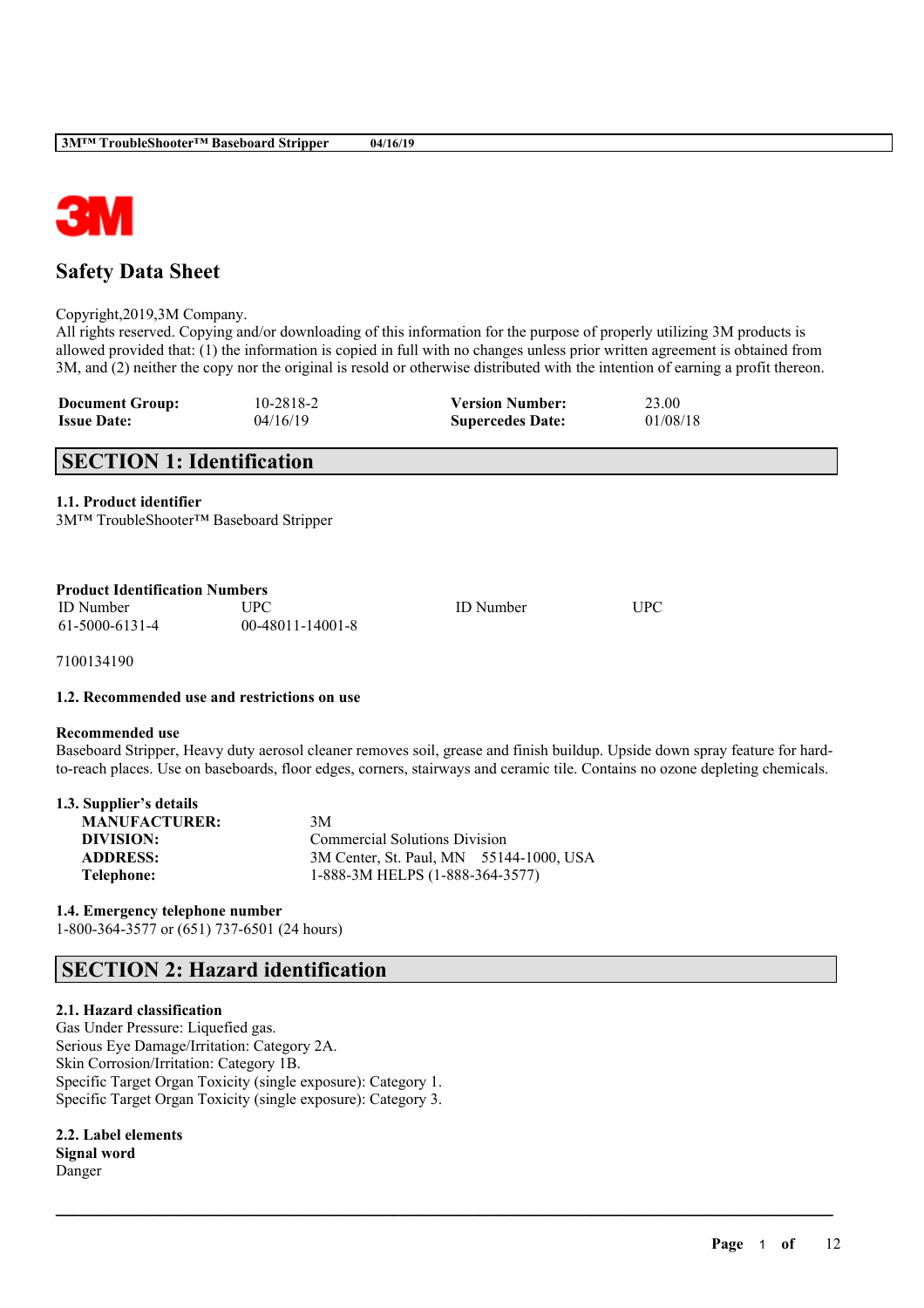### **Symbols**

Gas cylinder | Corrosion | Exclamation mark | Health Hazard |

**Pictograms**



**Hazard Statements** Contains gas under pressure; may explode if heated.

Causes severe skin burns and eye damage. Causes severe skin burns. May cause drowsiness or dizziness.

Causes damage to organs: cardiovascular system |

### **Precautionary Statements**

**General:** Keep out of reach of children.

### **Prevention:**

Do not breathe dust/fume/gas/mist/vapors/spray. Use only outdoors or in a well-ventilated area. Wear protective gloves, protective clothing, and eye/face protection. Do not eat, drink or smoke when using this product. Wash thoroughly after handling.

### **Response:**

IF INHALED: Remove person to fresh air and keep comfortable for breathing. IF ON SKIN (or hair): Take off immediately all contaminated clothing. Rinse skin with water/shower. IF IN EYES: Rinse cautiously with water for several minutes. Remove contact lenses, if present and easy to do. Continue rinsing. If eye irritation persists: Get medical advice/attention. Immediately call a POISON CENTER or doctor/physician. Wash contaminated clothing before reuse. IF SWALLOWED: Rinse mouth. Do NOT induce vomiting. Specific treatment (see Notes to Physician on this label).

### **Storage:**

Protect from sunlight. Store in a well-ventilated place. Keep container tightly closed. Store locked up.

### **Disposal:**

Dispose of contents/container in accordance with applicable local/regional/national/international regulations.

### **Notes to Physician:**

Exposure may increase myocardial irritability. Do not administer sympathomimetic drugs unless absolutely necessary.

 $\mathcal{L}_\mathcal{L} = \mathcal{L}_\mathcal{L} = \mathcal{L}_\mathcal{L} = \mathcal{L}_\mathcal{L} = \mathcal{L}_\mathcal{L} = \mathcal{L}_\mathcal{L} = \mathcal{L}_\mathcal{L} = \mathcal{L}_\mathcal{L} = \mathcal{L}_\mathcal{L} = \mathcal{L}_\mathcal{L} = \mathcal{L}_\mathcal{L} = \mathcal{L}_\mathcal{L} = \mathcal{L}_\mathcal{L} = \mathcal{L}_\mathcal{L} = \mathcal{L}_\mathcal{L} = \mathcal{L}_\mathcal{L} = \mathcal{L}_\mathcal{L}$ 

### **2.3. Hazards not otherwise classified**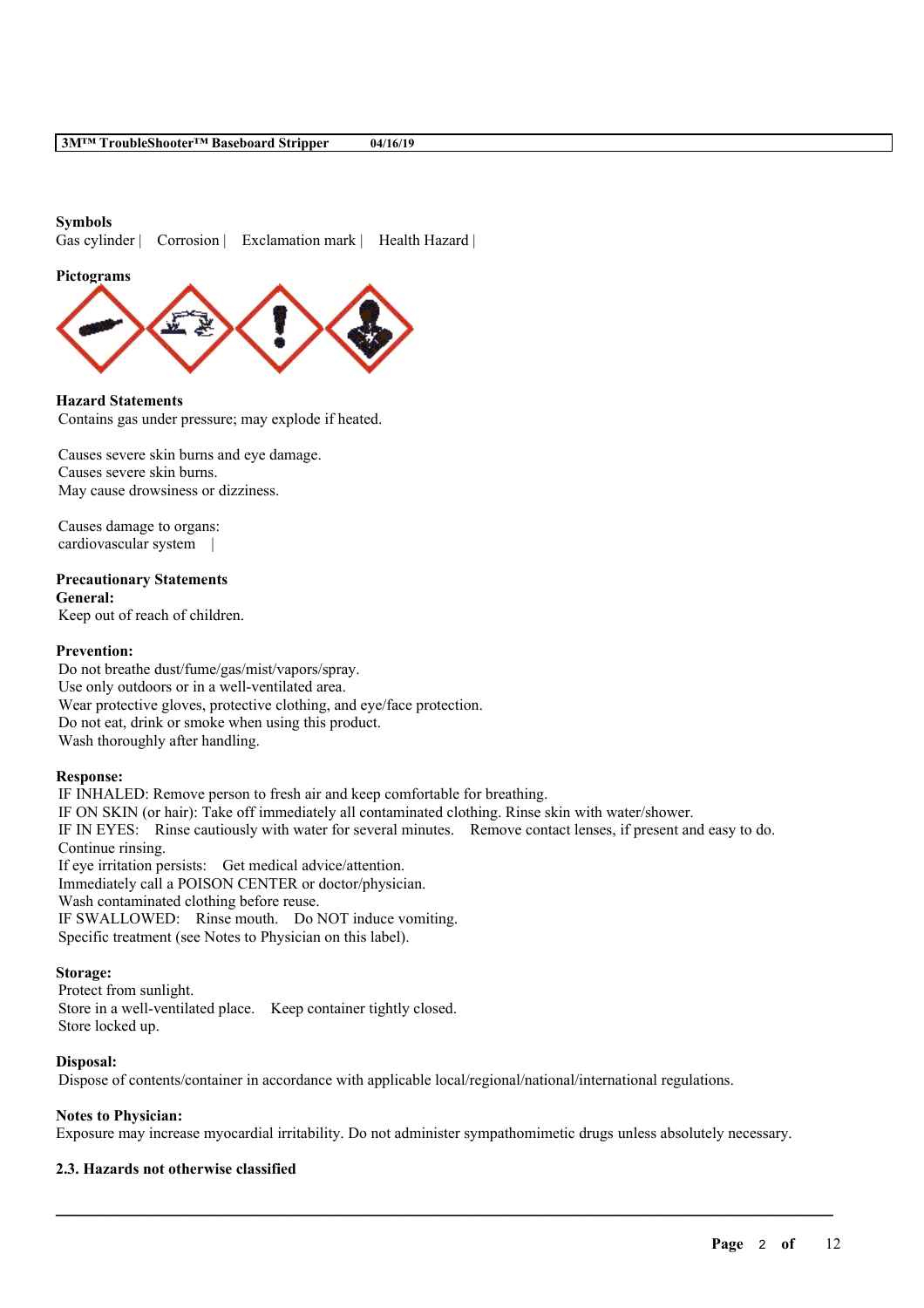| 3M™ TroubleShooter™ Baseboard Stripper | 04/16/19 |  |
|----------------------------------------|----------|--|
|----------------------------------------|----------|--|

May cause chemical gastrointestinal burns.

9% of the mixture consists of ingredients of unknown acute dermal toxicity. 9% of the mixture consists of ingredients of unknown acute inhalation toxicity.

# **SECTION 3: Composition/information on ingredients**

| Ingredient                            | C.A.S. No.     | $\%$ by Wt                  |
|---------------------------------------|----------------|-----------------------------|
| <b>WATER</b>                          | 7732-18-5      | $60 - 90$ Trade Secret *    |
| 2-BUTOXYETHANOL                       | $111 - 76 - 2$ | 10 - 30 Trade Secret *      |
| PETROLEUM GASES, LIQUEFIED, SWEETENED | 68476-86-8     | 5 - 10 Trade Secret *       |
| <b>ETHANOLAMINE</b>                   | $141 - 43 - 5$ | 3 - 7 Trade Secret *        |
| ETHOXYLATED C12-C15 ALCOHOLS          | 68131-39-5     | $0.1 - 1$ Trade Secret $*$  |
| Fragrance added                       | Mixture        | $\leq$ 0.5 Trade Secret $*$ |

\*The specific chemical identity and/or exact percentage (concentration) of this composition has been withheld as a trade secret.

# **SECTION 4: First aid measures**

### **4.1. Description of first aid measures**

#### **Inhalation:**

Remove person to fresh air. Get medical attention.

### **Skin Contact:**

Immediately flush with large amounts of water for at least 15 minutes. Remove contaminated clothing. Get immediate medical attention. Wash clothing before reuse.

#### **Eye Contact:**

Immediately flush with large amounts of water. Remove contact lenses if easy to do. Continue rinsing. Get medical attention.

#### **If Swallowed:**

Rinse mouth. Do not induce vomiting. Get immediate medical attention.

#### **4.2. Most important symptoms and effects, both acute and delayed**

See Section 11.1. Information on toxicological effects.

### **4.3. Indication of any immediate medical attention and special treatment required**

Exposure may increase myocardial irritability. Do not administer sympathomimetic drugs unless absolutely necessary.

 $\mathcal{L}_\mathcal{L} = \mathcal{L}_\mathcal{L} = \mathcal{L}_\mathcal{L} = \mathcal{L}_\mathcal{L} = \mathcal{L}_\mathcal{L} = \mathcal{L}_\mathcal{L} = \mathcal{L}_\mathcal{L} = \mathcal{L}_\mathcal{L} = \mathcal{L}_\mathcal{L} = \mathcal{L}_\mathcal{L} = \mathcal{L}_\mathcal{L} = \mathcal{L}_\mathcal{L} = \mathcal{L}_\mathcal{L} = \mathcal{L}_\mathcal{L} = \mathcal{L}_\mathcal{L} = \mathcal{L}_\mathcal{L} = \mathcal{L}_\mathcal{L}$ 

# **SECTION 5: Fire-fighting measures**

### **5.1. Suitable extinguishing media**

Material will not burn. Use a fire fighting agent suitable for the surrounding fire.

### **5.2. Special hazards arising from the substance or mixture**

Closed containers exposed to heat from fire may build pressure and explode.

#### **Hazardous Decomposition or By-Products**

**Substance Condition**

Carbon monoxide During Combustion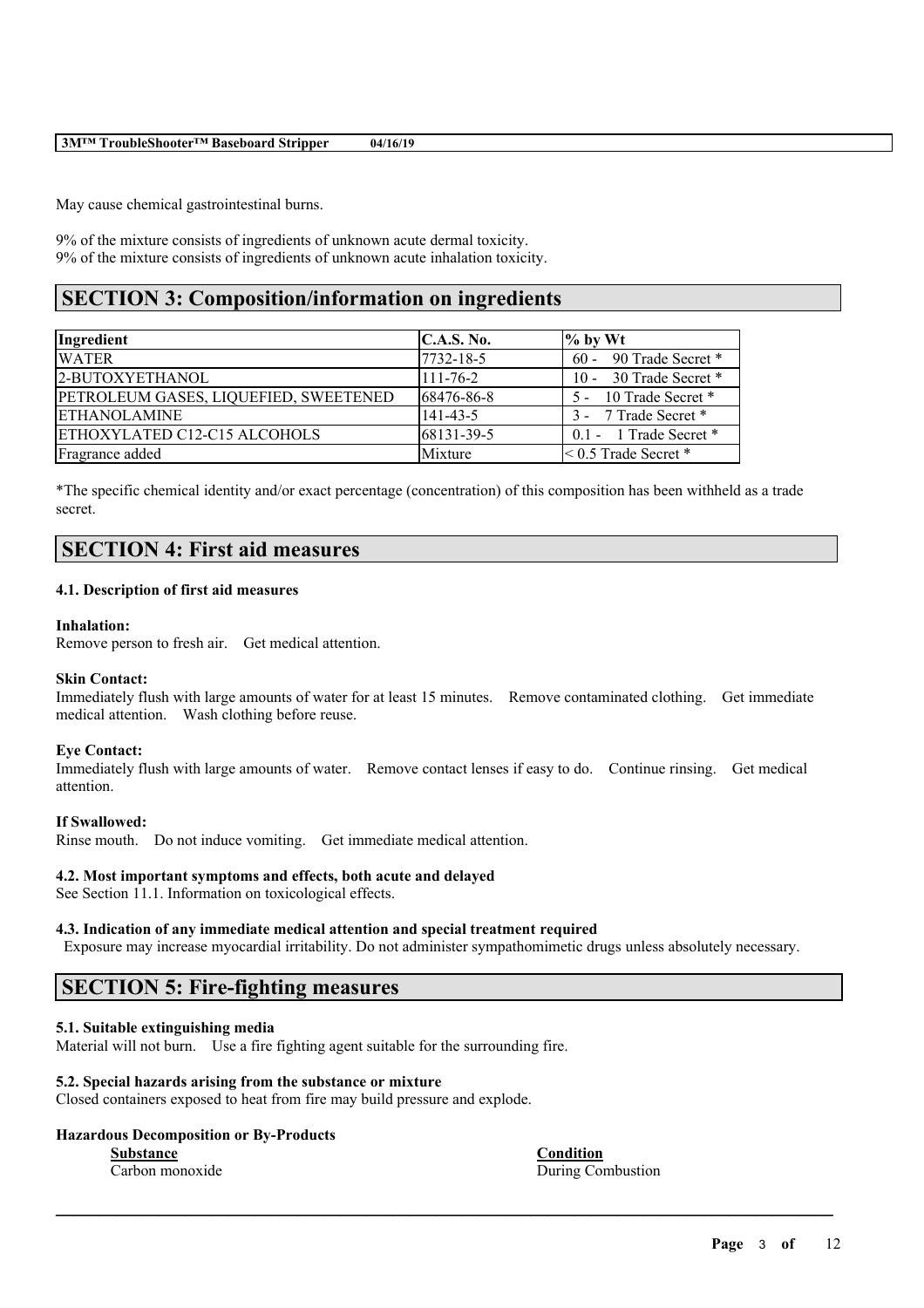Carbon dioxide During Combustion

**5.3. Special protective actions for fire-fighters**

No special protective actions for fire-fighters are anticipated.

# **SECTION 6: Accidental release measures**

### **6.1. Personal precautions, protective equipment and emergency procedures**

Evacuate area. Keep away from heat/sparks/open flames/hot surfaces. - No smoking. Ventilate the area with fresh air. For large spill, or spills in confined spaces, provide mechanical ventilation to disperse or exhaust vapors, in accordance with good industrial hygiene practice. Refer to other sections of this SDS for information regarding physical and health hazards, respiratory protection, ventilation, and personal protective equipment.

### **6.2. Environmental precautions**

For larger spills, cover drains and build dikes to prevent entry into sewer systems or bodies of water.

### **6.3. Methods and material for containment and cleaning up**

If possible, seal leaking container. Place leaking containers in a well-ventilated area, preferably an operating exhaust hood, or if necessary outdoors on an impermeable surface until appropriate packaging for the leaking container or its contents is available. Contain spill. For large spills, if necessary, get assistance from professional spill clean up team. For small spills, carefully neutralize spill by adding appropriate dilute acid such as vinegar. Work slowly to avoid boiling or spattering. Continue to add neutralizing agent until reaction stops. Let cool before collecting. Or use a commercially available caustic (alkaline or basic) spill clean-up kit. Follow kit directions exactly. Working from around the edges of the spill inward, cover with bentonite, vermiculite, or commercially available inorganic absorbent material. Mix in sufficient absorbent until it appears dry. Remember, adding an absorbent material does not remove a physical, health, or environmental hazard. Collect as much of the spilled material as possible. Place in a metal container approved for use in transportation by appropriate authorities. The container must be lined with polyethylene plastic or contain a plastic drum liner made of polyethylene. Clean up residue with water. Seal the container. Dispose of collected material as soon as possible in accordance with applicable local/regional/national/international regulations.

# **SECTION 7: Handling and storage**

### **7.1. Precautions for safe handling**

Keep out of reach of children. Do not pierce or burn, even after use. Do not breathe dust/fume/gas/mist/vapors/spray. Do not get in eyes, on skin, or on clothing. Do not eat, drink or smoke when using this product. Wash thoroughly after handling. Wash contaminated clothing before reuse. Avoid contact with oxidizing agents (eg. chlorine, chromic acid etc.)

### **7.2. Conditions for safe storage including any incompatibilities**

Store in a well-ventilated place. Keep container tightly closed. Protect from sunlight. Do not expose to temperatures exceeding 50C/122F. Protect from sunlight. Store in a well-ventilated place. Store away from heat. Store away from acids. Store away from oxidizing agents.

# **SECTION 8: Exposure controls/personal protection**

### **8.1. Control parameters**

### **Occupational exposure limits**

If a component is disclosed in section 3 but does not appear in the table below, an occupational exposure limit is not available for the component.

| Ingredient             | <b>C.A.S. No.</b> | Agency       | Limit type                                     | Additional Comments    |
|------------------------|-------------------|--------------|------------------------------------------------|------------------------|
| <b>2-BUTOXYETHANOL</b> | $111 - 76 - 2$    | <b>ACGIH</b> | $'TWA:20$ ppm                                  | [A3: Confirmed animal] |
|                        |                   |              |                                                | carcin.                |
| 2-BUTOXYETHANOL        | $111 - 76 - 2$    | IOSHA        | $\text{TWA:}240 \text{ mg/m}3(50 \text{ ppm})$ | ISKIN                  |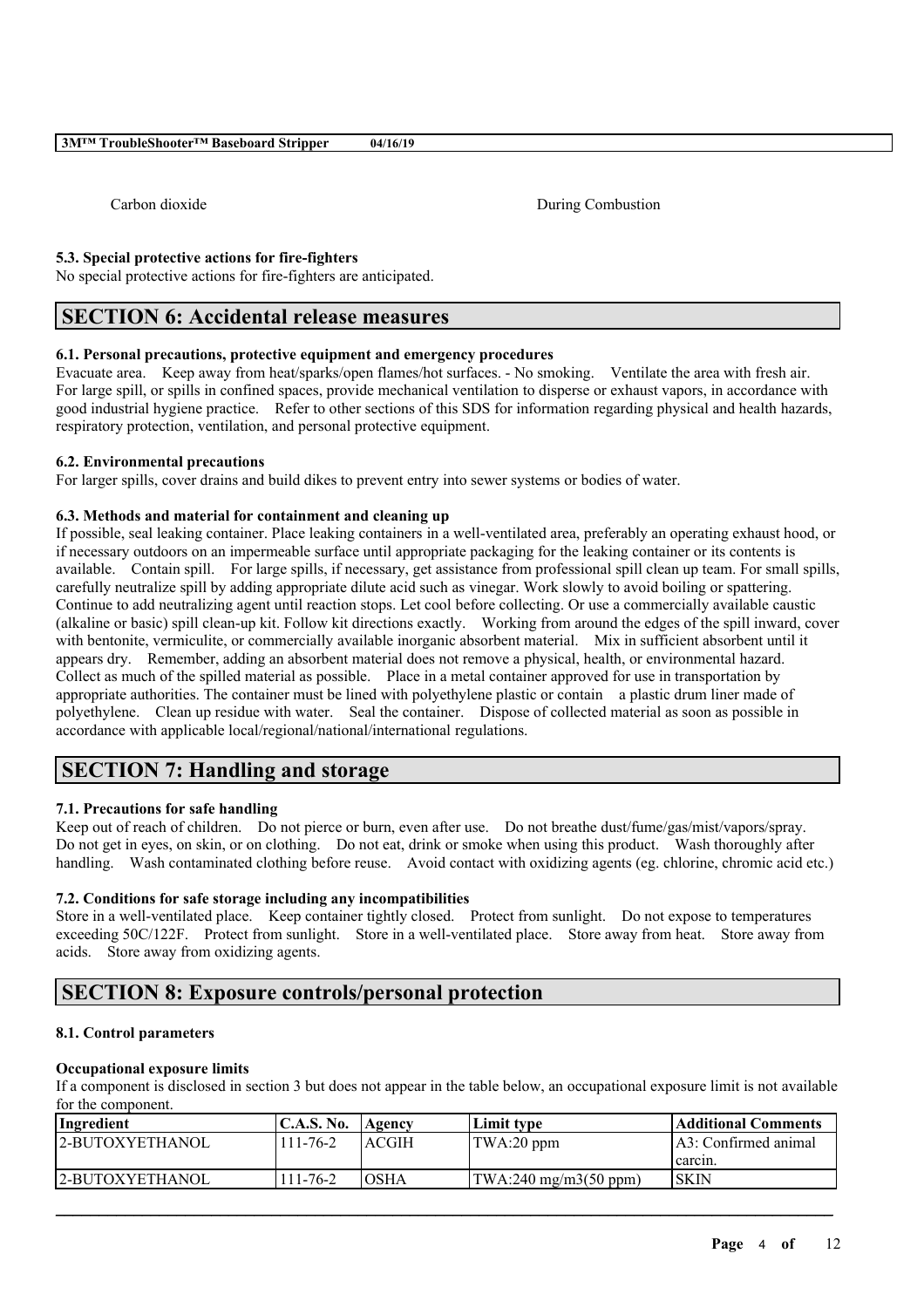| <b>ETHANOL</b><br>AMINE | $\boldsymbol{\Lambda}$<br>1 – 4 1 –<br>᠇৴ | <b>CGIH</b><br>$\Delta$ | TW.<br>ppm<br>$ppm;$ STEL:6<br>A.5 |  |
|-------------------------|-------------------------------------------|-------------------------|------------------------------------|--|
| <b>ETHANOL</b><br>AMINE | $\boldsymbol{\Lambda}$<br>-43-            | $\gamma$ SHA            | TW<br>A:6 mg/m $3(3 \text{ ppm})$  |  |

ACGIH : American Conference of Governmental Industrial Hygienists

AIHA : American Industrial Hygiene Association CMRG : Chemical Manufacturer's Recommended Guidelines

OSHA : United States Department of Labor - Occupational Safety and Health Administration

TWA: Time-Weighted-Average

STEL: Short Term Exposure Limit

CEIL: Ceiling

#### **8.2. Exposure controls**

### **8.2.1. Engineering controls**

Use general dilution ventilation and/or local exhaust ventilation to control airborne exposures to below relevant Exposure Limits and/or control dust/fume/gas/mist/vapors/spray. If ventilation is not adequate, use respiratory protection equipment. Do not remain in area where available oxygen may be reduced.

### **8.2.2. Personal protective equipment (PPE)**

### **Eye/face protection**

Select and use eye/face protection to prevent contact based on the results of an exposure assessment. The following eye/face protection(s) are recommended: Indirect Vented Goggles

#### **Skin/hand protection**

Select and use gloves and/or protective clothing approved to relevant local standards to prevent skin contact based on the results of an exposure assessment. Selection should be based on use factors such as exposure levels, concentration of the substance or mixture, frequency and duration, physical challenges such as temperature extremes, and other use conditions. Consult with your glove and/or protective clothing manufacturer for selection of appropriate compatible gloves/protective clothing. Note: Nitrile gloves may be worn over polymer laminate gloves to improve dexterity. Gloves made from the following material(s) are recommended: Polymer laminate

If this product is used in a manner that presents a higher potential for exposure (eg. spraying, high splash potential etc.), then use of protective coveralls may be necessary. Select and use body protection to prevent contact based on the results of an exposure assessment. The following protective clothing material(s) are recommended: Apron - polymer laminate

### **Respiratory protection**

An exposure assessment may be needed to decide if a respirator is required. If a respirator is needed, use respirators as part of a full respiratory protection program. Based on the results of the exposure assessment, select from the following respirator type(s) to reduce inhalation exposure:

 $\mathcal{L}_\mathcal{L} = \mathcal{L}_\mathcal{L} = \mathcal{L}_\mathcal{L} = \mathcal{L}_\mathcal{L} = \mathcal{L}_\mathcal{L} = \mathcal{L}_\mathcal{L} = \mathcal{L}_\mathcal{L} = \mathcal{L}_\mathcal{L} = \mathcal{L}_\mathcal{L} = \mathcal{L}_\mathcal{L} = \mathcal{L}_\mathcal{L} = \mathcal{L}_\mathcal{L} = \mathcal{L}_\mathcal{L} = \mathcal{L}_\mathcal{L} = \mathcal{L}_\mathcal{L} = \mathcal{L}_\mathcal{L} = \mathcal{L}_\mathcal{L}$ 

Half facepiece or full facepiece air-purifying respirator suitable for organic vapors and particulates

For questions about suitability for a specific application, consult with your respirator manufacturer.

# **SECTION 9: Physical and chemical properties**

### **9.1. Information on basic physical and chemical properties**

| <b>General Physical Form:</b>  | Liquid                   |
|--------------------------------|--------------------------|
| <b>Specific Physical Form:</b> | Aerosol                  |
| Odor, Color, Grade:            | Off white, milky liquid. |
| Odor threshold                 | No Data Available        |
| рH                             | $11 - 12.1$              |
| <b>Melting point</b>           | Not Applicable           |
| <b>Boiling Point</b>           | $>212$ °F                |
|                                |                          |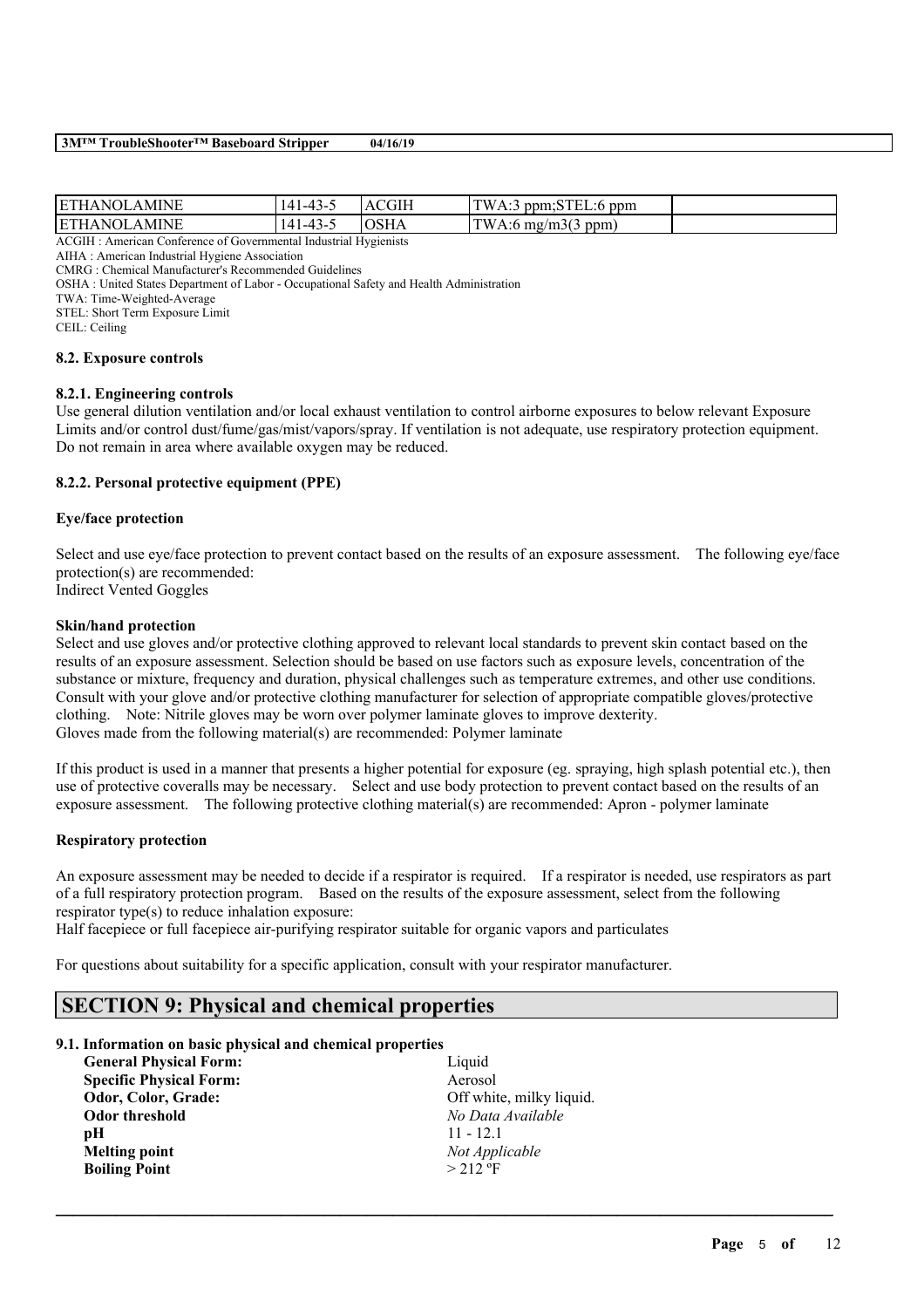| <b>Flash Point</b>                        | No flash point                                                      |
|-------------------------------------------|---------------------------------------------------------------------|
| <b>Evaporation rate</b>                   | No Data Available                                                   |
| <b>Flammability (solid, gas)</b>          | Not Applicable                                                      |
| <b>Flammable Limits(LEL)</b>              | No Data Available                                                   |
| <b>Flammable Limits(UEL)</b>              | No Data Available                                                   |
| <b>Vapor Pressure</b>                     | No Data Available                                                   |
| <b>Vapor Density</b>                      | No Data Available                                                   |
| <b>Density</b>                            | $0.967 - 1.027$ g/ml                                                |
| <b>Specific Gravity</b>                   | 0.967 - 1.027 [Ref Std: WATER=1]                                    |
| <b>Solubility in Water</b>                | Complete                                                            |
| Solubility- non-water                     | No Data Available                                                   |
| Partition coefficient: n-octanol/water    | No Data Available                                                   |
| <b>Autoignition temperature</b>           | No Data Available                                                   |
| <b>Decomposition temperature</b>          | No Data Available                                                   |
| <b>Viscosity</b>                          | $> 80$ centipoise                                                   |
| Molecular weight                          | No Data Available                                                   |
| <b>Volatile Organic Compounds</b>         | 15 - 20 % weight [ <i>Test Method:calculated per CARB title 2</i> ] |
| <b>Percent volatile</b>                   | 60 - 90 $%$ weight                                                  |
| <b>VOC Less H2O &amp; Exempt Solvents</b> | 615 - 645 g/l [Test Method: calculated per CARB title 2]            |

# **SECTION 10: Stability and reactivity**

### **10.1. Reactivity**

This material may be reactive with certain agents under certain conditions - see the remaining headings in this section.

### **10.2. Chemical stability**

Stable.

### **10.3. Possibility of hazardous reactions**

Hazardous polymerization will not occur.

# **10.4. Conditions to avoid**

Heat Sparks and/or flames

# **10.5. Incompatible materials**

Strong oxidizing agents Strong acids

### **10.6. Hazardous decomposition products**

**Substance Condition**

None known.

Refer to section 5.2 for hazardous decomposition products during combustion.

# **SECTION 11: Toxicological information**

The information below may not be consistent with the material classification in Section 2 if specific ingredient **classifications are mandated by a competent authority. In addition, toxicological data on ingredients may not be** reflected in the material classification and/or the signs and symptoms of exposure, because an ingredient may be present below the threshold for labeling, an ingredient may not be available for exposure, or the data may not be **relevant to the material as a whole.**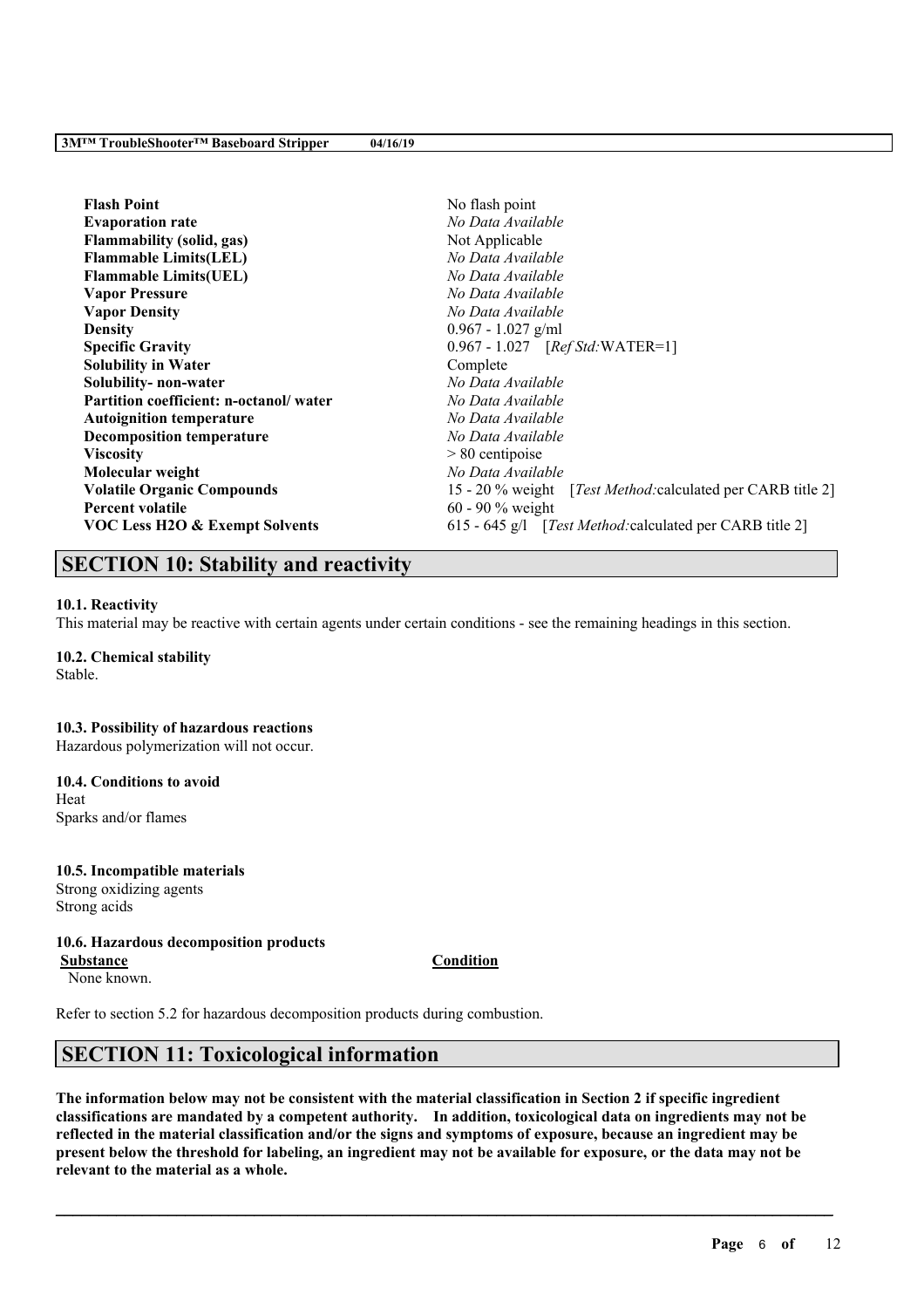### **11.1. Information on Toxicological effects**

#### **Signs and Symptoms of Exposure**

#### Based on test data and/or information on the components, this material may produce the following health effects:

### **Inhalation:**

Respiratory Tract Irritation: Signs/symptoms may include cough, sneezing, nasal discharge, headache, hoarseness, and nose and throat pain.

May cause additional health effects (see below).

### **Skin Contact:**

Corrosive (Skin Burns): Signs/symptoms may include localized redness, swelling, itching, intense pain, blistering, ulceration, and tissue destruction.

#### **Eye Contact:**

Severe Eye Irritation: Signs/symptoms may include significant redness, swelling, pain, tearing, cloudy appearance of the cornea, and impaired vision.

#### **Ingestion:**

Gastrointestinal Corrosion: Signs/symptoms may include severe mouth, throat and abdominal pain; nausea; vomiting; and diarrhea; blood in the feces and/or vomitus may also be seen.

May cause additional health effects (see below).

### **Additional Health Effects:**

#### **Single exposure may cause target organ effects:**

Central Nervous System (CNS) Depression: Signs/symptoms may include headache, dizziness, drowsiness, incoordination, nausea, slowed reaction time, slurred speech, giddiness, and unconsciousness.

Cardiac Sensitization: Signs/symptoms may include irregular heartbeat (arrhythmia), faintness, chest pain, and may be fatal.

#### **Toxicological Data**

If a component is disclosed in section 3 but does not appear in a table below, either no data are available for that endpoint or the data are not sufficient for classification.

| <b>Acute Toxicity</b> |  |
|-----------------------|--|
|-----------------------|--|

| <b>Name</b>                           | Route          | <b>Species</b> | Value                                             |
|---------------------------------------|----------------|----------------|---------------------------------------------------|
| Overall product                       | Dermal         |                | No data available; calculated $ATE > 5,000$ mg/kg |
| Overall product                       | Inhalation-    |                | No data available; calculated ATE > 50 mg/l       |
|                                       | Vapor $(4 hr)$ |                |                                                   |
| Overall product                       | Ingestion      |                | No data available; calculated $ATE > 5,000$ mg/kg |
| 2-BUTOXYETHANOL                       | Dermal         | Guinea         | $LD50 > 2,000$ mg/kg                              |
|                                       |                | pig            |                                                   |
| 2-BUTOXYETHANOL                       | Inhalation-    | Guinea         | $LC50 > 2.6$ mg/l                                 |
|                                       | Vapor (4       | pig            |                                                   |
|                                       | hours)         |                |                                                   |
| 2-BUTOXYETHANOL                       | Ingestion      | Guinea         | LD50<br>$1,414$ mg/kg                             |
|                                       |                | pig            |                                                   |
| PETROLEUM GASES, LIQUEFIED, SWEETENED | Inhalation-    | Rat            | 277,000 ppm<br>LC50                               |
|                                       | Gas $(4)$      |                |                                                   |
|                                       | hours)         |                |                                                   |
| <b>ETHANOLAMINE</b>                   | Inhalation-    | official       | LC50 estimated to be $10 - 20$ mg/l               |
|                                       | Vapor          | classifica     |                                                   |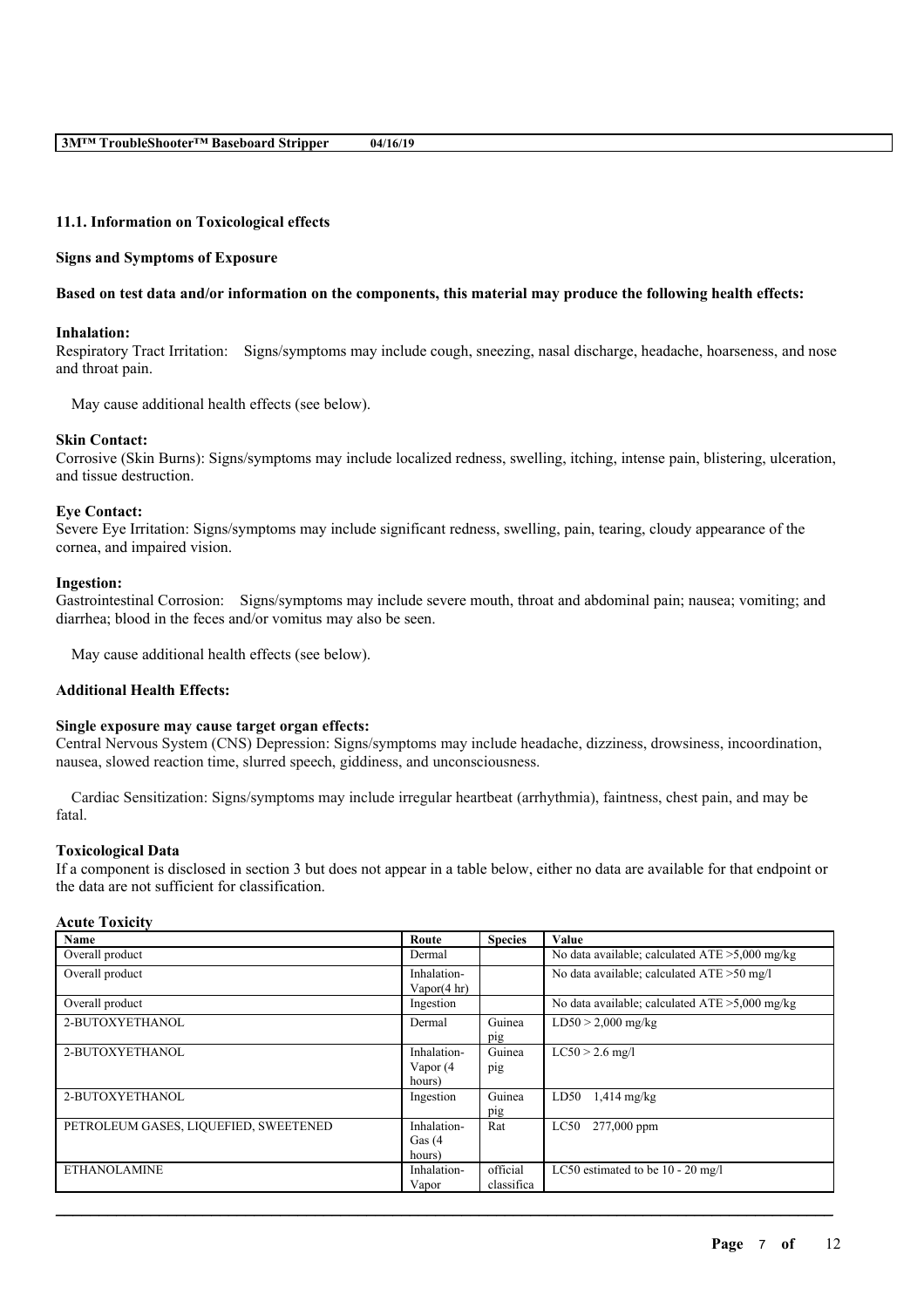### **3M™ TroubleShooter™ Baseboard Stripper 04/16/19**

|                                                                  |           | tion   |                              |
|------------------------------------------------------------------|-----------|--------|------------------------------|
| ETHANOLAMINE                                                     | Dermal    | Rabbit | LD50<br>$.000 \text{ mg/kg}$ |
| <b>ETHANOLAMINE</b>                                              | Ingestion | Rat    | .720 mg/kg<br>LD50           |
| ETHOXYLATED C12-C15 ALCOHOLS                                     | Dermal    | Rat    | $5,000$ mg/kg<br>LD50        |
| ETHOXYLATED C12-C15 ALCOHOLS                                     | Ingestion | Rat    | .,200 mg/kg<br>LD50          |
| $\Lambda \text{ TE} = \text{const}$ to $\Lambda$ is a stimulate. |           |        |                              |

ATE = acute toxicity estimate

#### **Skin Corrosion/Irritation**

| Name                                  | <b>Species</b> | Value                     |
|---------------------------------------|----------------|---------------------------|
|                                       |                |                           |
| Overall product                       | In vitro       | Corrosive                 |
|                                       | data           |                           |
| 2-BUTOXYETHANOL                       | Rabbit         | Irritant                  |
| PETROLEUM GASES, LIQUEFIED, SWEETENED | Professio      | No significant irritation |
|                                       | nal            |                           |
|                                       | judgeme        |                           |
|                                       | nt             |                           |
| <b>ETHANOLAMINE</b>                   | Rabbit         | Corrosive                 |

### **Serious Eye Damage/Irritation**

| $\tilde{\phantom{a}}$<br>Name         | <b>Species</b> | Value                     |
|---------------------------------------|----------------|---------------------------|
|                                       |                |                           |
| Overall product                       | Professio      | Severe irritant           |
|                                       | nal            |                           |
|                                       | judgeme        |                           |
|                                       | nt             |                           |
| 2-BUTOXYETHANOL                       | Rabbit         | Severe irritant           |
| PETROLEUM GASES, LIQUEFIED, SWEETENED | Professio      | No significant irritation |
|                                       | nal            |                           |
|                                       | judgeme        |                           |
|                                       | nt             |                           |
| <b>ETHANOLAMINE</b>                   | Rabbit         | Corrosive                 |
| ETHOXYLATED C12-C15 ALCOHOLS          | <b>Not</b>     | Corrosive                 |
|                                       | available      |                           |

### **Skin Sensitization**

| Name                | <b>Species</b> | Value          |
|---------------------|----------------|----------------|
| 2-BUTOXYETHANOL     | Guinea         | Not classified |
|                     | pig            |                |
| <b>ETHANOLAMINE</b> | Guinea         | Not classified |
|                     | pig            |                |

### **Respiratory Sensitization**

For the component/components, either no data are currently available or the data are not sufficient for classification.

### **Germ Cell Mutagenicity**

| Name                                  | Route    | Value                                          |
|---------------------------------------|----------|------------------------------------------------|
|                                       |          |                                                |
| 2-BUTOXYETHANOL                       | In Vitro | Some positive data exist, but the data are not |
|                                       |          | sufficient for classification                  |
| PETROLEUM GASES, LIQUEFIED, SWEETENED | In Vitro | Not mutagenic                                  |
| ETHANOLAMINE                          | In Vitro | Not mutagenic                                  |
| ETHANOLAMINE                          | In vivo  | Not mutagenic                                  |

### **Carcinogenicity**

| <b>Name</b>     | Route      | Species  | Value                                          |
|-----------------|------------|----------|------------------------------------------------|
| 2-BUTOXYETHANOL | Inhalation | Multiple | Some positive data exist, but the data are not |
|                 |            | anıma    | sufficient for classification                  |
|                 |            | species  |                                                |

 $\mathcal{L}_\mathcal{L} = \mathcal{L}_\mathcal{L} = \mathcal{L}_\mathcal{L} = \mathcal{L}_\mathcal{L} = \mathcal{L}_\mathcal{L} = \mathcal{L}_\mathcal{L} = \mathcal{L}_\mathcal{L} = \mathcal{L}_\mathcal{L} = \mathcal{L}_\mathcal{L} = \mathcal{L}_\mathcal{L} = \mathcal{L}_\mathcal{L} = \mathcal{L}_\mathcal{L} = \mathcal{L}_\mathcal{L} = \mathcal{L}_\mathcal{L} = \mathcal{L}_\mathcal{L} = \mathcal{L}_\mathcal{L} = \mathcal{L}_\mathcal{L}$ 

# **Reproductive Toxicity**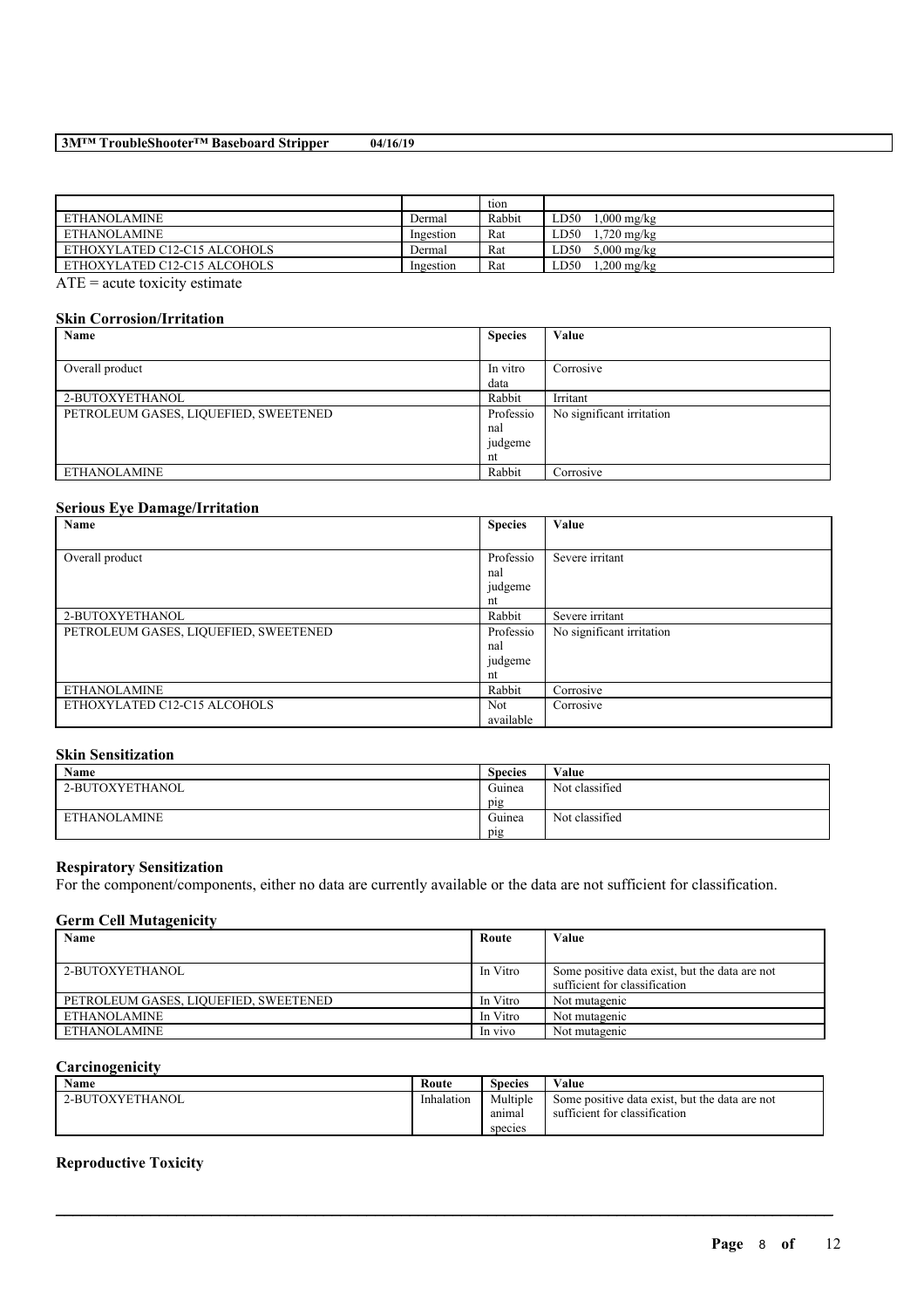# **Reproductive and/or Developmental Effects**

| Name                | Route      | Value                          | <b>Species</b> | <b>Test Result</b> | <b>Exposure</b> |
|---------------------|------------|--------------------------------|----------------|--------------------|-----------------|
|                     |            |                                |                |                    | <b>Duration</b> |
| 2-BUTOXYETHANOL     | Dermal     | Not classified for development | Rat            | <b>NOAEL 1,760</b> | during          |
|                     |            |                                |                | mg/kg/day          | gestation       |
| 2-BUTOXYETHANOL     | Ingestion  | Not classified for development | Rat            | <b>NOAEL 100</b>   | during          |
|                     |            |                                |                | mg/kg/day          | organogenesi    |
|                     |            |                                |                |                    | s               |
| 2-BUTOXYETHANOL     | Inhalation | Not classified for development | Multiple       | <b>NOAEL 0.48</b>  | during          |
|                     |            |                                | animal         | mg/l               | organogenesi    |
|                     |            |                                | species        |                    | s               |
| <b>ETHANOLAMINE</b> | Dermal     | Not classified for development | Rat            | <b>NOAEL 225</b>   | during          |
|                     |            |                                |                | mg/kg/day          | organogenesi    |
|                     |            |                                |                |                    | s               |
| <b>ETHANOLAMINE</b> | Ingestion  | Not classified for development | Rat            | <b>NOAEL 616</b>   | during          |
|                     |            |                                |                | mg/kg/day          | organogenesi    |
|                     |            |                                |                |                    |                 |

# **Target Organ(s)**

# **Specific Target Organ Toxicity - single exposure**

| <b>Name</b>                                        | Route      | <b>Target Organ(s)</b>               | Value                                                                              | <b>Species</b>                               | <b>Test Result</b>            | <b>Exposure</b><br><b>Duration</b> |
|----------------------------------------------------|------------|--------------------------------------|------------------------------------------------------------------------------------|----------------------------------------------|-------------------------------|------------------------------------|
| 2-BUTOXYETHANOL                                    | Dermal     | endocrine system                     | Not classified                                                                     | Rabbit                                       | <b>NOAEL 902</b><br>mg/kg     | 6 hours                            |
| 2-BUTOXYETHANOL                                    | Dermal     | liver                                | Not classified                                                                     | Rabbit                                       | LOAEL 72<br>mg/kg             | not available                      |
| 2-BUTOXYETHANOL                                    | Dermal     | kidney and/or<br>bladder             | Not classified                                                                     | Rabbit                                       | <b>LOAEL 451</b><br>mg/kg     | 6 hours                            |
| 2-BUTOXYETHANOL                                    | Dermal     | blood                                | Not classified                                                                     | Multiple<br>animal<br>species                | <b>NOAEL Not</b><br>available |                                    |
| 2-BUTOXYETHANOL                                    | Inhalation | central nervous<br>system depression | May cause drowsiness or<br>dizziness                                               | Human                                        | NOAEL Not<br>available        |                                    |
| 2-BUTOXYETHANOL                                    | Inhalation | respiratory irritation               | Some positive data exist, but the<br>data are not sufficient for<br>classification | Human                                        | <b>NOAEL Not</b><br>available |                                    |
| 2-BUTOXYETHANOL                                    | Inhalation | blood                                | Not classified                                                                     | Multiple<br>animal<br>species                | NOAEL Not<br>available        |                                    |
| 2-BUTOXYETHANOL                                    | Ingestion  | central nervous<br>system depression | May cause drowsiness or<br>dizziness                                               | Professio<br>nal<br>judgeme<br>nt            | NOAEL Not<br>available        |                                    |
| 2-BUTOXYETHANOL                                    | Ingestion  | blood                                | Not classified                                                                     | Multiple<br>animal<br>species                | <b>NOAEL Not</b><br>available |                                    |
| 2-BUTOXYETHANOL                                    | Ingestion  | kidney and/or<br>bladder             | Not classified                                                                     | Human                                        | <b>NOAEL Not</b><br>available | poisoning<br>and/or abuse          |
| PETROLEUM GASES,<br>LIQUEFIED,<br><b>SWEETENED</b> | Inhalation | cardiac sensitization                | Causes damage to organs                                                            | similar<br>compoun<br>$\mathrm{d}\mathrm{s}$ | <b>NOAEL Not</b><br>available |                                    |
| PETROLEUM GASES,<br>LIQUEFIED,<br><b>SWEETENED</b> | Inhalation | central nervous<br>system depression | May cause drowsiness or<br>dizziness                                               |                                              | <b>NOAEL Not</b><br>available |                                    |
| PETROLEUM GASES.<br>LIQUEFIED,<br><b>SWEETENED</b> | Inhalation | respiratory irritation               | Not classified                                                                     |                                              | <b>NOAEL Not</b><br>available |                                    |
| <b>ETHANOLAMINE</b>                                | Inhalation | respiratory irritation               | May cause respiratory irritation                                                   | Human<br>and<br>animal                       | <b>NOAEL Not</b><br>available |                                    |

# **Specific Target Organ Toxicity - repeated exposure**

| <b>Name</b>           | Route  | <b>CONTRACTOR</b><br>Target Organ(s) | Value                       | Species  | <b>Test Result</b> | Exposure<br><b>Duration</b> |
|-----------------------|--------|--------------------------------------|-----------------------------|----------|--------------------|-----------------------------|
| TOXYETHANOL<br>$2-BU$ | Dermal | blood                                | $\sim$<br>Not<br>classified | Multiple | <b>NOAEL Not</b>   | not available               |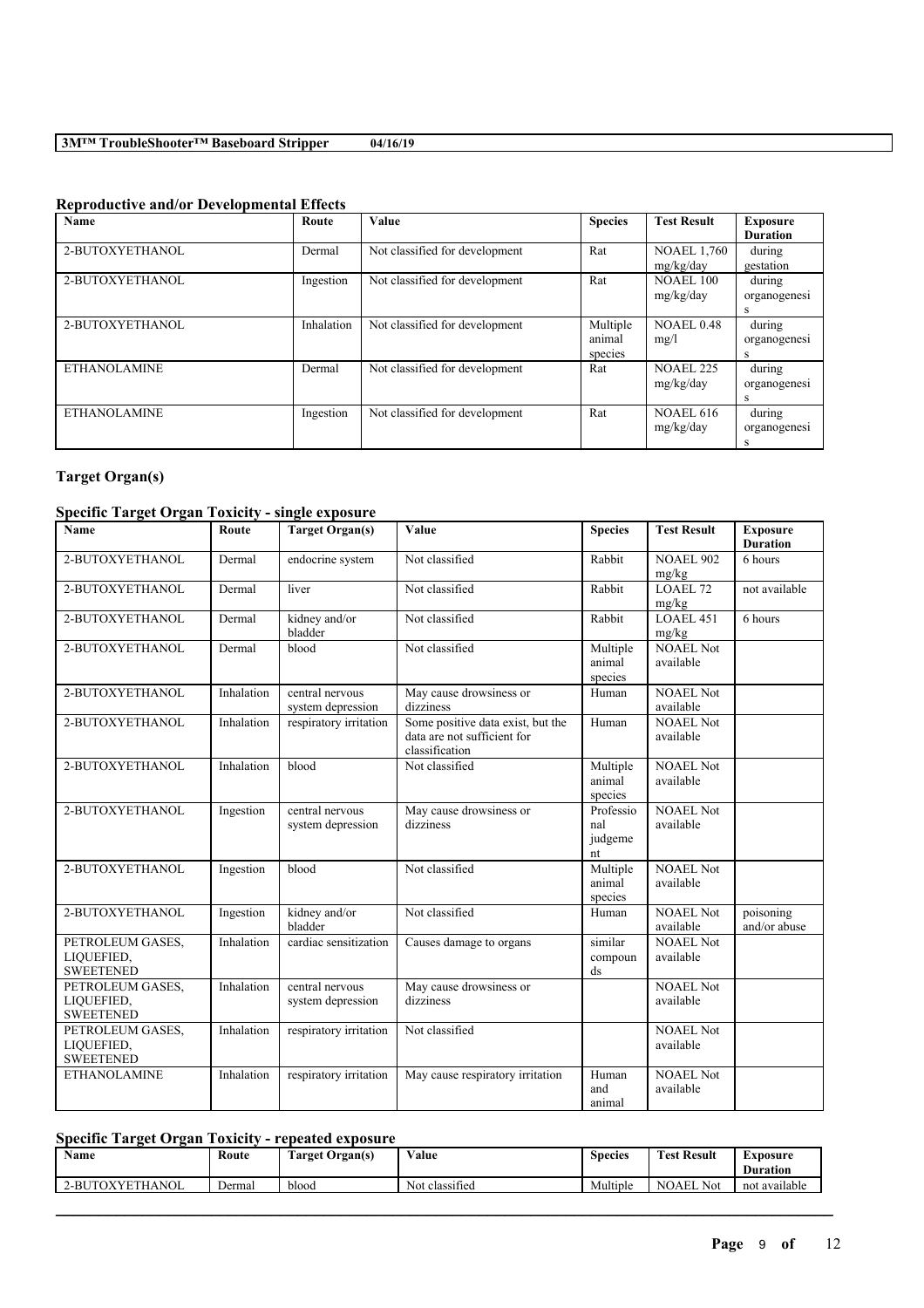|                     |            |                       |                | animal<br>species | available         |               |
|---------------------|------------|-----------------------|----------------|-------------------|-------------------|---------------|
|                     |            |                       |                |                   |                   |               |
| 2-BUTOXYETHANOL     | Dermal     | endocrine system      | Not classified | Rabbit            | <b>NOAEL 150</b>  | 90 days       |
|                     |            |                       |                |                   | mg/kg/day         |               |
| 2-BUTOXYETHANOL     | Inhalation | liver                 | Not classified | Rat               | <b>NOAEL 2.4</b>  | 14 weeks      |
|                     |            |                       |                |                   | mg/l              |               |
| 2-BUTOXYETHANOL     | Inhalation |                       | Not classified | Rat               | <b>NOAEL 0.15</b> | 14 weeks      |
|                     |            | kidney and/or         |                |                   |                   |               |
|                     |            | bladder               |                |                   | mg/l              |               |
| 2-BUTOXYETHANOL     | Inhalation | blood                 | Not classified | Rat               | $LOAEL$ 0.15      | 6 months      |
|                     |            |                       |                |                   | mg/l              |               |
| 2-BUTOXYETHANOL     | Inhalation | endocrine system      | Not classified | Dog               | LOAEL 1.9         | 8 days        |
|                     |            |                       |                |                   | mg/l              |               |
|                     |            |                       |                |                   |                   |               |
| 2-BUTOXYETHANOL     | Ingestion  | blood                 | Not classified | Rat               | LOAEL 69          | 13 weeks      |
|                     |            |                       |                |                   | mg/kg/day         |               |
| 2-BUTOXYETHANOL     | Ingestion  | kidney and/or         | Not classified | Multiple          | <b>NOAEL Not</b>  | not available |
|                     |            | bladder               |                | animal            | available         |               |
|                     |            |                       |                | species           |                   |               |
|                     | Inhalation |                       | Not classified |                   | <b>NOAEL Not</b>  |               |
| PETROLEUM GASES,    |            | kidney and/or         |                | Rat               |                   |               |
| LIQUEFIED,          |            | bladder               |                |                   | available         |               |
| <b>SWEETENED</b>    |            |                       |                |                   |                   |               |
| <b>ETHANOLAMINE</b> | Inhalation | liver   kidney and/or | Not classified | Multiple          | <b>NOAEL</b>      | 5 weeks       |
|                     |            | bladder   respiratory |                | animal            | $0.656$ mg/l      |               |
|                     |            | system                |                | species           |                   |               |
| <b>ETHANOLAMINE</b> |            |                       | Not classified |                   | <b>NOAEL Not</b>  |               |
|                     | Ingestion  | hematopoietic         |                | Rat               |                   |               |
|                     |            | system   liver        |                |                   | available         |               |
|                     |            | kidney and/or         |                |                   |                   |               |
|                     |            | bladder   respiratory |                |                   |                   |               |
|                     |            | system                |                |                   |                   |               |
|                     |            |                       |                |                   |                   |               |

### **Aspiration Hazard**

For the component/components, either no data are currently available or the data are not sufficient for classification.

Please contact the address or phone number listed on the first page of the SDS for additional toxicological information **on this material and/or its components.**

# **SECTION 12: Ecological information**

### **Ecotoxicological information**

A 3M Product Environmental Data Sheet (PED) is available.

### **Chemical fate information**

A 3M Product Environmental Data Sheet (PED) is available.

# **SECTION 13: Disposal considerations**

### **13.1. Disposal methods**

Dispose of contents/ container in accordance with the local/regional/national/international regulations.

Incinerate in a permitted waste incineration facility. Proper destruction may require the use of additional fuel during incineration processes. Facility must be capable of handling aerosol cans. As a disposal alternative, utilize an acceptable permitted waste disposal facility. Empty drums/barrels/containers used for transporting and handling hazardous chemicals (chemical substances/mixtures/preparations classified as Hazardous as per applicable regulations) shall be considered, stored, treated & disposed of as hazardous wastes unless otherwise defined by applicable waste regulations. Consult with the respective regulating authorities to determine the available treatment and disposal facilities.

 $\mathcal{L}_\mathcal{L} = \mathcal{L}_\mathcal{L} = \mathcal{L}_\mathcal{L} = \mathcal{L}_\mathcal{L} = \mathcal{L}_\mathcal{L} = \mathcal{L}_\mathcal{L} = \mathcal{L}_\mathcal{L} = \mathcal{L}_\mathcal{L} = \mathcal{L}_\mathcal{L} = \mathcal{L}_\mathcal{L} = \mathcal{L}_\mathcal{L} = \mathcal{L}_\mathcal{L} = \mathcal{L}_\mathcal{L} = \mathcal{L}_\mathcal{L} = \mathcal{L}_\mathcal{L} = \mathcal{L}_\mathcal{L} = \mathcal{L}_\mathcal{L}$ 

### **EPA Hazardous Waste Number (RCRA):** D002 (Corrosive)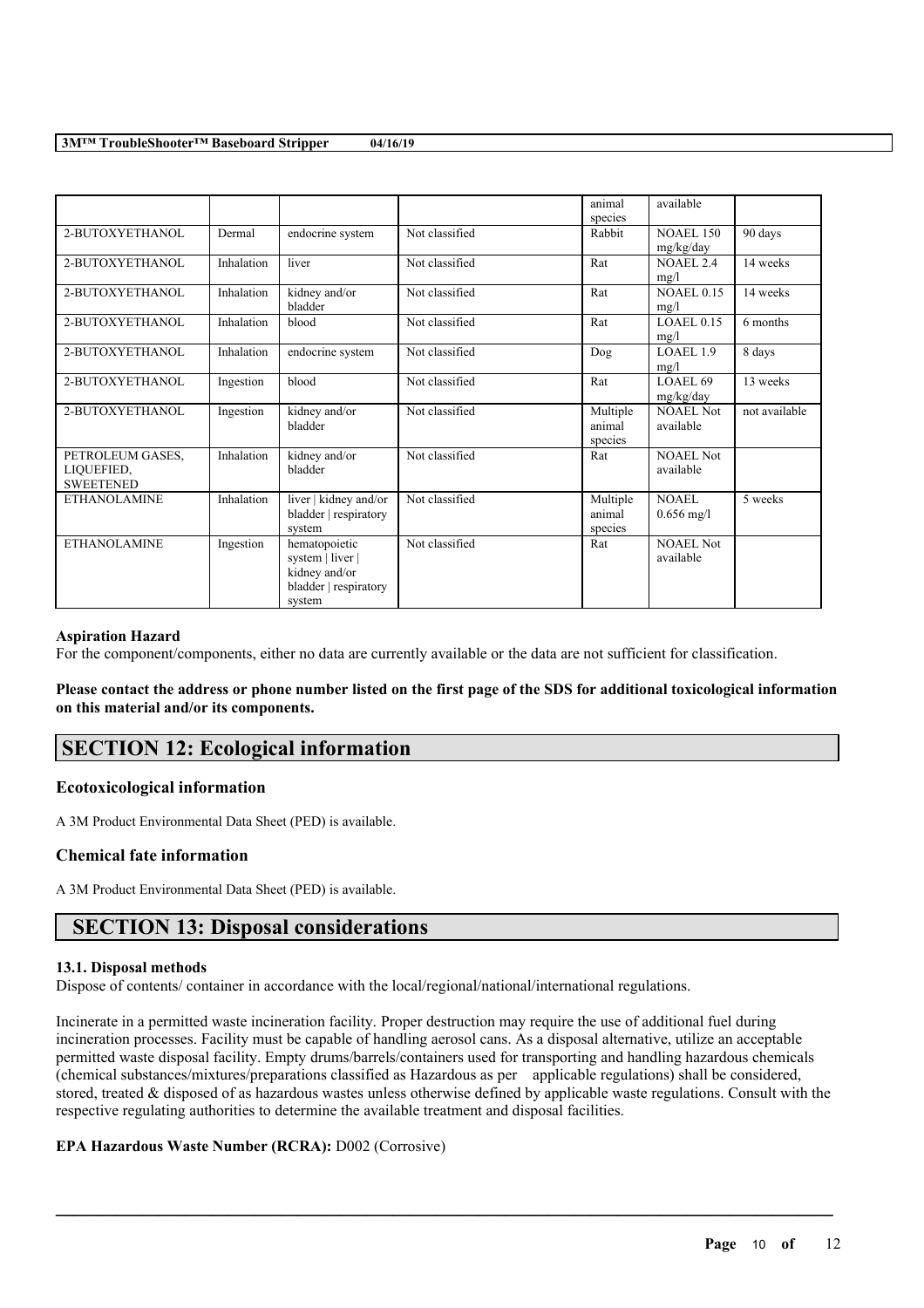# **SECTION 14: Transport Information**

For Transport Information, please visit http://3M.com/Transportinfo or call 1-800-364-3577 or 651-737-6501.

# **SECTION 15: Regulatory information**

# **15.1. US Federal Regulations**

### **EPCRA 311/312 Hazard Classifications:**

### **Physical Hazards**

Gas under pressure

| <b>Health Hazards</b>                                        |  |
|--------------------------------------------------------------|--|
| Hazard Not Otherwise Classified (HNOC)                       |  |
| Serious eye damage or eye irritation                         |  |
| <b>Skin Corrosion or Irritation</b>                          |  |
| Specific target organ toxicity (single or repeated exposure) |  |

### Section 313 Toxic Chemicals subject to the reporting requirements of that section and 40 CFR part 372 (EPCRA):

| Ingredient                      | C.A.S. No      | $%$ by Wt |
|---------------------------------|----------------|-----------|
| 2-BUTOXYETHANOL (GLYCOL ETHERS) | $111 - 76 - 2$ | $10 - 30$ |

### **15.2. State Regulations**

### **California Proposition 65**

| Ingredient                      | <b>C.A.S. No.</b> | Listing                   |
|---------------------------------|-------------------|---------------------------|
| <b>CADMIUM</b>                  | None              | Male reproductive toxin   |
| CADMIUM AND CADMIUM COMPOUNDS   | None              | Carcinogen                |
| <b>CADMIUM</b>                  | None              | Developmental Toxin       |
| MERCURY AND MERCURY COMPOUNDS   | None              | Developmental Toxin       |
| ETHYLENE GLYCOL (INGESTED)      | $107 - 21 - 1$    | Developmental Toxin       |
| CHROMIUM (HEXAVALENT COMPOUNDS) | None              | Female reproductive toxin |
| CHROMIUM (HEXAVALENT COMPOUNDS) | None              | Male reproductive toxin   |
| CHROMIUM (HEXAVALENT COMPOUNDS) | None              | Carcinogen                |
| CHROMIUM (HEXAVALENT COMPOUNDS) | None              | Developmental Toxin       |

### **15.3. Chemical Inventories**

The components of this material are in compliance with the provisions of Australia National Industrial Chemical Notification and Assessment Scheme (NICNAS). Certain restrictions may apply. Contact the selling division for additional information.

The components of this product are in compliance with the new substance notification requirements of CEPA.

The components of this material are in compliance with the China "Measures on Environmental Management of New Chemical Substance". Certain restrictions may apply. Contact the selling division for additional information.

The components of this material are in compliance with the provisions of the Korean Toxic Chemical Control Law. Certain restrictions may apply. Contact the selling division for additional information.

 $\mathcal{L}_\mathcal{L} = \mathcal{L}_\mathcal{L} = \mathcal{L}_\mathcal{L} = \mathcal{L}_\mathcal{L} = \mathcal{L}_\mathcal{L} = \mathcal{L}_\mathcal{L} = \mathcal{L}_\mathcal{L} = \mathcal{L}_\mathcal{L} = \mathcal{L}_\mathcal{L} = \mathcal{L}_\mathcal{L} = \mathcal{L}_\mathcal{L} = \mathcal{L}_\mathcal{L} = \mathcal{L}_\mathcal{L} = \mathcal{L}_\mathcal{L} = \mathcal{L}_\mathcal{L} = \mathcal{L}_\mathcal{L} = \mathcal{L}_\mathcal{L}$ 

The components of this material are in compliance with the provisions of Philippines RA 6969 requirements. Certain